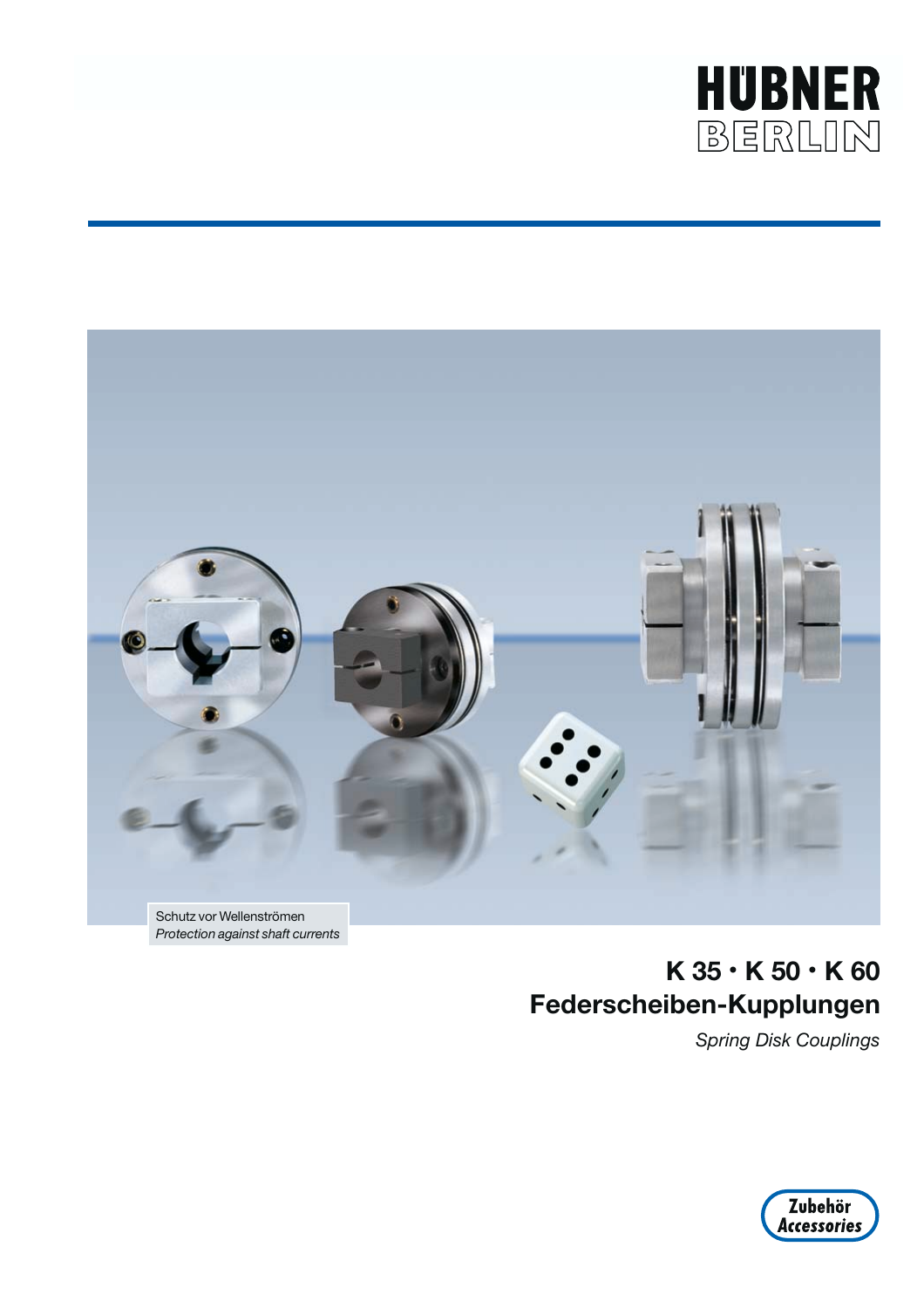**Federscheiben-Kupplungen für Präzisions- Istwertaufnehmer in der Antriebs-, Regelungs- und Meßtechnik.** *Spring disk couplings for connecting precision rotary sensors to drives in control and measurement technology.*

Jede Drehzahl- und Lageregelung ist nur so genau wie die Istwert-Rückführung. Die Präzision der HÜBNER Digital-Tachos (Drehimpulsgeber) und Analog-Tachos (DC-Tachos) kann nur mit hochwertigen, **verdrehsteifen** und **spielfreien** Kupplungen ausgeschöpft werden, die optimal an ihre Aufgabe angepaßt sind.

Neben dem Ausgleich der unvermeidlichen **Anbaufehler**

- Axialversatz
- Radialversatz
- Winkelversatz

kommt der gut abgestimmten **Drehfedersteife** (Torsions-Federkonstante) der Kupplung eine besondere Bedeutung zu, um bei hochdynamischen Regelkreisen einer Schwingneigung des Feder-Masse-Systems vorzubeugen.

HÜBNER hat deshalb das breite Programm der Digital- und Analog-Tachos durch darauf abgestimmte **Federscheiben-Kupplungen** mit Klemmnabe ergänzt. Das Konstruktionsprinzip der Federscheiben-Kupplung wurde gewählt, da dieser Kupplungstyp die erforderliche Verdrehsteife mit großer Ausgleichsfähigkeit von Axialversatz verbindet, wie er insbesondere durch Wärmedehnung und Kugellagerspiel der Antriebsmaschine häufig gegeben ist.

Die **Klemmnabe** vereint den Vorteil der kraftschlüssigen Verbindung auf glatter Welle mit geringem Platzbedarf. Wenn erforderlich, kann zusätzlich eine Paßfedernut vorgesehen werden. Die beiden seitlichen Klemmschrauben gewährleisten Symmetrie beim zentrischen Spannen und vermeiden Unwucht. Die Klemmnabe auf der Antriebsseite kann mit ihren mechanischen Abmessungen an Kundenforderungen angepaßt werden.

Zum Schutz vor **Wellenströmen** besteht die Nabe der Federscheibenkupplungen K 35 und K 50 auf der Abtriebsseite ( $Ø 11<sup>H7</sup>$ ) aus einem hochfesten Kunststoff.

Für den Anwender ergeben sich durch das "Paket" Digital- / Analog-Tacho mit darauf abgestimmter Kupplung von **einem** Lieferanten technische und logistische Vorteile.

Die **Technischen Daten** in der Tabelle entsprechen **DIN 740, Teil 2** "Nachgiebige Wellenkupplungen, Begriffe und Berechnungsgrundlagen".

Accurate regulation of speed and position is only as precise as the feedback of the true value. The acknowledged precision of HÜBNER Digital-Tachos (encoders) and Analog-Tachos (tachogenerators) demands a high quality *torsionally stiff* and *backlash free* coupling specifically designed for the task.

In addition to compensating for *mounting errors* caused by

- axial displacement
- radial displacement •
- angular displacement

the *torsional rigidity* (torsional spring constant) of the coupling is most important to avoid the tendency of the system spring - mass to oscillate in a highly dynamic closed loop system.

HÜBNER completes the widest range of Digital- and Analog-Tachos with matched *spring disk couplings* fitted with a clamping hub. The construction principle of the spring disk coupling ideally combines the necessary torsional stiffness with the ability to compensate for axial displacement which occurs especially through heat expansion of the drive and the play of the ball bearings.

The *clamping hub* offers the advantage of a friction connection onto a smooth shaft with low space requirement. If required an additional keyway can be provided. Lateral clamping screws ensure symmetry around the central axis and avoids unbalance. The clamping hub bore on the drive side is adaptable to suit specific customer demands.

The K 35 and K 50 spring disk couplings with bore size  $(Ø 11<sup>H7</sup>)$  on non-drive end are manufactured with an insulated hub to provide protection against *shaft currents*.

The "package" of Digital- | Analog-Tacho with matching coupling by *one* supplier gives technical and commercial advantages to the customer.

The *Technical Data* in the chart correspond to standard **DIN 740, part 2** "Flexible couplings, definitions and basis for calculations".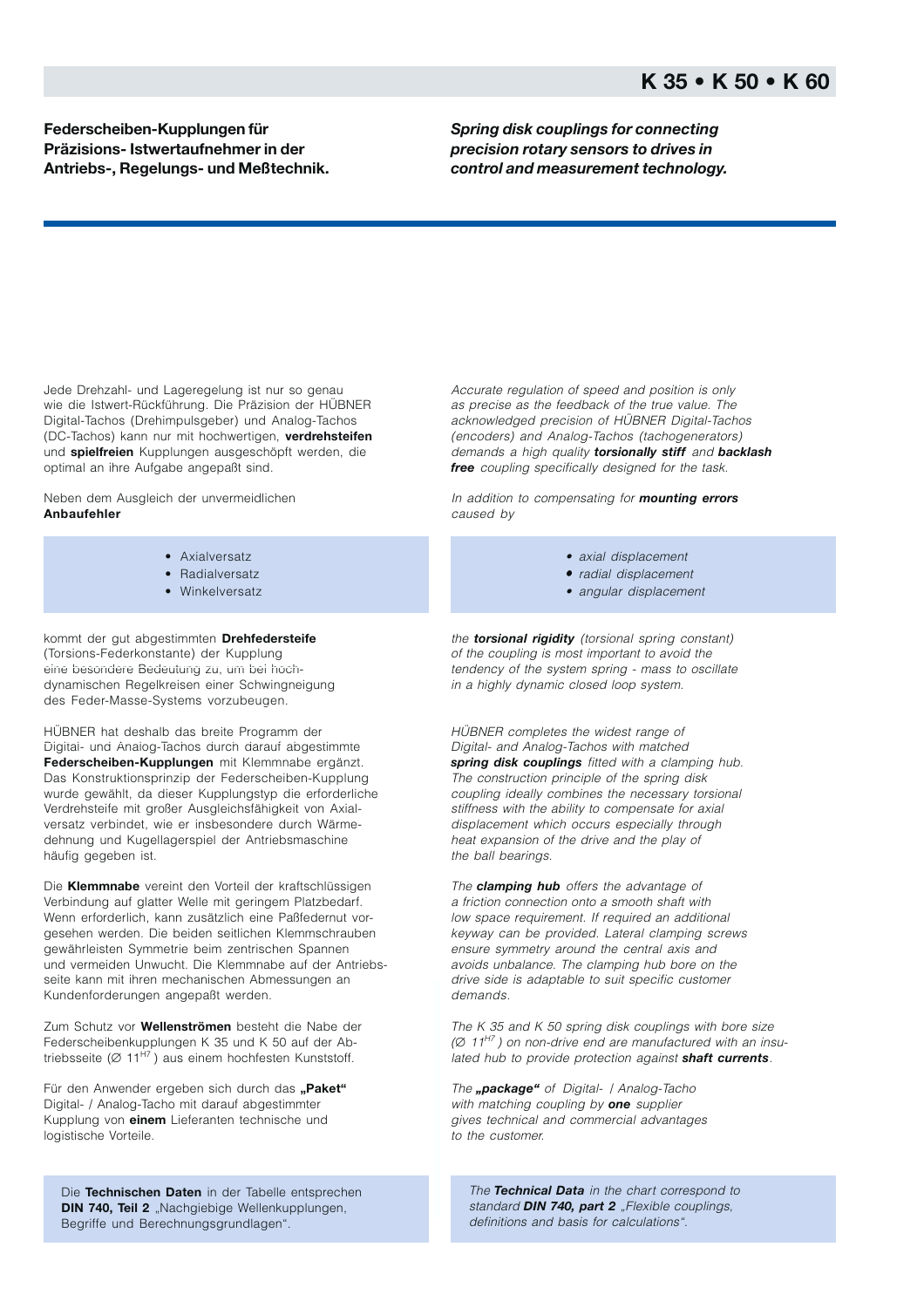|                                                               |                      |                      | K 35               | K <sub>50</sub>     | K 60                |
|---------------------------------------------------------------|----------------------|----------------------|--------------------|---------------------|---------------------|
| <b>Nenndrehmoment</b><br>Nominal torque                       | $T_{KN}$             | [Nm]                 | $\overline{2}$     | 8                   | 18                  |
| <b>Maximaldrehmoment</b><br>Maximum torque                    | $T_{K \text{ max.}}$ | [Nm]                 | 3                  | 10                  | 34                  |
| Maximaldrehzahl<br>Maximum speed                              | $n_{\text{max}}$     | $[min^{-1}]$         | 15 000             | 13 000              | 12 000              |
| max. Axialversatz<br>Axial displacement max.                  | $\Delta K_{a}$       | [mm]                 | ± 0.7              | ± 0.7               | ± 0.7               |
| max. Radialversatz<br>Radial displacement max.                | $\Delta K_r$         | [mm]                 | 0,2                | 0, 15               | 0,1                 |
| max. Winkelversatz<br>Angular displacement max.               | $\Delta K_W$         | [°]                  | $\overline{c}$     | $\overline{2}$      | $\overline{2}$      |
| <b>Drehfedersteife</b><br>Torsional rigidity                  | $C_{T}$ dyn          | [Nm/rad]             | 900                | 1400                | 3600                |
| Trägheitsmoment<br>Moment of inertia                          | J                    | [kgcm <sup>2</sup> ] | $89 \cdot 10^{-3}$ | $258 \cdot 10^{-3}$ | $685 \cdot 10^{-3}$ |
| Gewicht<br>Weight                                             | m                    | [g]                  | 50                 | 95                  | 165                 |
| <b>Material der Federscheiben</b><br>Material of spring disks |                      |                      | X12 CrNi 17 7      | X12 CrNi 17 7       | X12 CrNi 17 7       |



Winkelversatz Angular displacement



## **Typische Anwendung:**

Kupplung von Analog-Tachos, Digital-Tachos oder Analog- / Digital-Tacho-Kombinationen mit der Antriebsmaschine.

## *Typical application:*

Coupling of Analog-Tachos, Digital-Tachos or Analog- / Digital-Tachocombinations to a drive system.